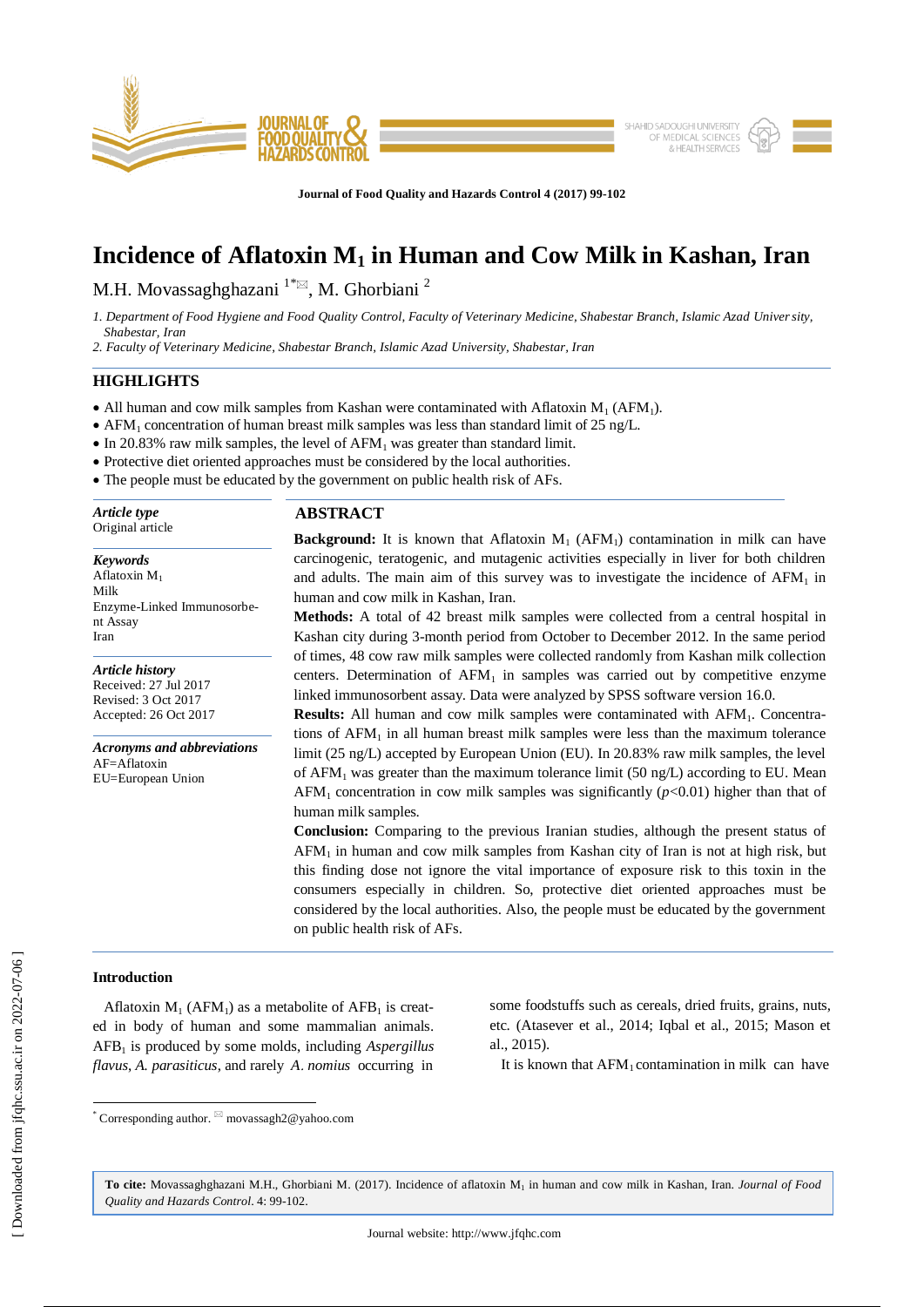carcinogenic, teratogenic, and mutagenic activities especially in liver for both children and adults (Creppy, 2002; Duarte et al., 2013; Jalili and Scotter, 2015). On the other hand, children may be exposed to  $AFM<sub>1</sub>$  by consumption of contaminated cow milk as the powder milk or whole milk. Children who exposed to  $AFM<sub>1</sub>$  may be underweight and susceptible to infectious agents. Therefore,  $AFM<sub>1</sub>$  residue in human and animal milk is a global health problem (Darsanaki et al., 2013; Iqbal et al., 2015; Jalili and Scotter, 2015; Keskin et al., 2009; Obade et al., 2015).

There are some reports about  $AFM<sub>1</sub>$  determination in human breast milk sampled from women resident in different regions of Iran such as Hamadan (Ghiasian and Maghsoud, 2012), Sari (Afshar et al., 2013), Khorrambid of Fars (Rafiei et al., 2014), Tabriz (Mahdavi et al., 2010), Tehran (Sadeghi et al., 2009), and Shahrekord (Jafari et al., 2017). Also, some Iranian researchers have evaluted AFM<sub>1</sub> residue in cow milk consumed in various areas of the country (Fallah, 2010a,b; Ghazani, 2009; Heshmati and Milani, 2010; Nemati et al., 2010; Oveisi et al., 2007; Tajik et al., 2016; Tajkarimi et al., 2008). However, according to our knowledge, there is no published study in this regards in Kashan city located in center of Iran. So, the main aim of this survey was to investigate the incidence of  $AFM<sub>1</sub>$  in human and cow milk in Kashan, Iran.

#### **Materials and methods**

#### *Sample collection*

 This cross-sectional survey was carried out in Kashan city, Iran during 3-month period from October to December 2012. A total of 42 breast milk samples were collected from a central hospital in the city. Lactating women who had newborn aged less than one year old were included. Also, 48 cow raw milk samples were collected randomly from Kashan milk collection centers. All milk samples (5-10 ml) were collected into sterile glass bottle and were kept at  $-20$  °C until the analysis time.

# *Enzyme Linked Immunosorbent Assay (ELISA) test procedure*

Determination of  $AFM<sub>1</sub>$  in samples was carried out by competitive ELISA test kit (R-Biopharm, Darmstadt, Germany). At first, each milk sample was centrifuged for 8-10 min at 3500 rpm and then preparation of the samples was done as described previously by Ghazani (2009). Briefly, after adding 100 µl diluted antibody solution inside each well, the plate was shaken gently and incubated for 15 min at room temperature. Then, the liquid was poured out and each well was washed three times. About 100 µl standard solution or prepared sample was added and incubated for 30 min at room temperature. After pouring the liquid out of each well, washing process was carried out three times. Diluted enzyme conjugate solution was added and incubated for 15 min at room temperature. After washing process, 100 µl substrate/chromogen was added to each well and incubated for 15 min at room temperature. At the end stage, 100 µl stop solution was added and the absorbance was measured at 450 nm by ELISA reader (Sunrise, USA) for detection of  $AFM<sub>1</sub>$  in the milk samples. According to the manufacturer instruction, the limit of detection was 5 ng/L for fluid milk and the recovery rate in milk was 85%.

#### *Statistical analysis*

 Data were analyzed by SPSS version 16.0 software (SPSS Inc., Chicago, IL, USA). *P* value less than 0.01 was considered as significant.

### **Results**

All human and cow milk samples were contaminated with  $AFM<sub>1</sub>$  (Tables 1 and 2).  $AFM<sub>1</sub>$  concentration of all human breast milk samples was less than the maximum tolerance limit (25 ng/L) accepted by European Union (EU). In 20.83% raw milk samples, the level of  $AFM<sub>1</sub>$ was greater than the maximum tolerance limit (50 ng/L) according to EU. Mean  $AFM<sub>1</sub>$  concentration in cow milk samples was significantly  $(p<0.01)$  higher than that of human milk samples.

#### **Discussion**

 In this study, although 100% human breast milk samples were contaminated with  $AFM<sub>1</sub>$ , the toxin levels of all samples were below maximum tolerance limit according to EU (25 ng/L). Similar to our findings, Sadeghi et al. (2009) stated that out of 160 human milk samples belonged to women in Tehran, capital of Iran, 157 samples (98.12%) were contaminated with  $AFM<sub>1</sub>$  and the toxin level in only one sample was higher than the maximum tolerance limit. In contrast, another survey in Khorrambid city, Iran revealed that out of 87 breast milk samples, 24 (27.6%) samples were contaminated with  $AFM<sub>1</sub>$  with an average value of  $0.56 \pm 1.23$  pg/ml (Rafiei et al., 2014) which was lower than what found in the present research. Also, Afshar et al. (2013) analyzed 136 human milk samples in Sari, Northern Iran and only one sample was contaminated with  $AFM<sub>1</sub>$ . There are also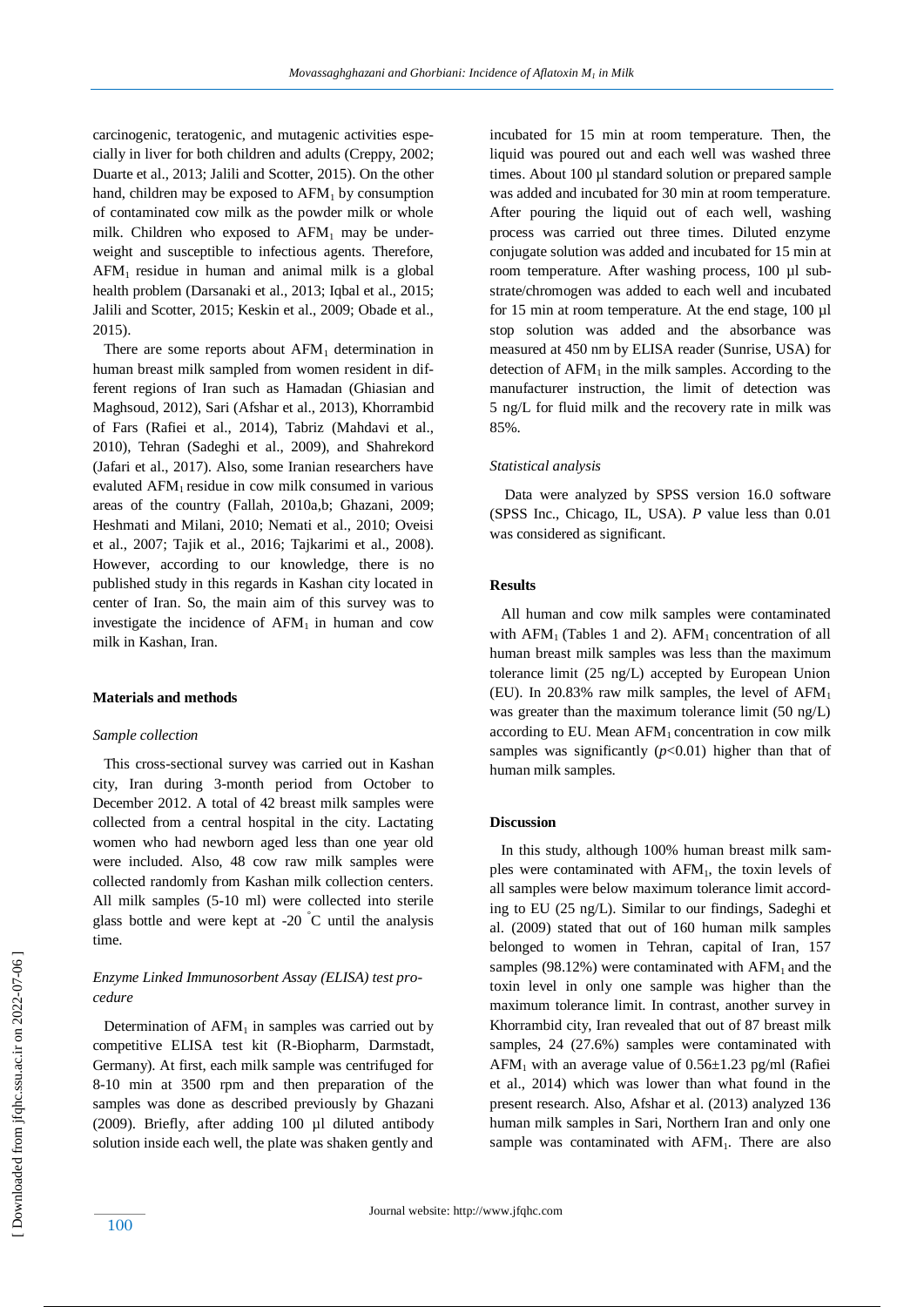| Number of human milk | Number of contaminated | <b>Mean±SD</b>  |             | Range     |                   |
|----------------------|------------------------|-----------------|-------------|-----------|-------------------|
| samples              | samples                | (ng/L)          | $-5$ ng/L   | 5-10 ng/L | $10 \text{ ng/L}$ |
| 42                   | 42 (100%)              | $3.34 \pm 0.20$ | 36 (85.71%) | 6(14.28%) | $0(0\%)$          |

**Table 1:** The incidence of aflatoxin M<sub>1</sub> in human milk samples from Kashan, Iran

**Table 2:** The incidence of aflatoxin M<sub>1</sub> in cow milk samples from Kashan, Iran

| Number of cow milk | Number of contaminated | <b>Mean±SD</b> |                   | Range         |                |
|--------------------|------------------------|----------------|-------------------|---------------|----------------|
| samples            | samples                | (ng/L)         | $50 \text{ ne/L}$ | 50-100 $ng/L$ | $100$ ng/L $<$ |
|                    | 48 (100%)              | 27.08±3.95     | 38 (79.16%)       | 10(20.83%)    | $0(0\%)$       |

some reports about occurrence of  $AFM<sub>1</sub>$  in human milk in the other countries. For example,  $AFM<sub>1</sub>$  was found in 92% of samples collected from resident women in United Arab Emirates which was close to the results of the current survey (Abdulrazzaq et al., 2003). In contrast, Galvano et al. (2008) announced that  $AFM<sub>1</sub>$  was detected in only 4 out of 82 (5%) Italian human milk samples having mean level of 55.35 ng/L. Also,  $AFM<sub>1</sub>$  was found in 98.7 and 90% of human milk samples from Serbia (Kos et al., 2014) and Colombia (Diaz and Sánchez, 2015), respectively. The controversies which were observed the results of the previous studies could be attributed to some factors like seasonal variation, laboratorial methods, demographic characteristics, including education level, clinical condition, diet type, etc.

 Similar human milk samples, all cow milk samples of this survey were contaminated with  $AFM<sub>1</sub>$  which their average toxin concentration was 27.08±3.95 ng/L; however, the  $AFM<sub>1</sub>$  levels in 20.83% samples were greater than tolerance level regulated by EU (50 ng/L). Our results are comparable with some previous investigations done in Iran and the other countries. Heshmati and Milani (2010) reported that  $AFM_1$  was found in 55.2% of 210 ultra-high-temperature milk samples in Tehran, Iran, and the toxin concentration in 33.3% samples was higher than the maximum accepted limit by EU. Fallah (2010a) detected AFM<sub>1</sub> in 66 out of 91 (72.5%) pasteurized milk samples collected from four large Iranian cities (mean: 0.052 μg/L; range: 0.013-0.250 μg/L). Also, AFM<sub>1</sub> was detected in 67.1% cow milk samples of central part of Iran with mean value of 52.8 and 46.4 ng/L in pasteurized and ultra-high-temperature milk, respectively (Fallah, 2010b). Ghazani (2009) reported that 100% pasteurized milk samples in Tabriz were contaminated to  $AFM<sub>1</sub>$  and 62% samples had contamination higher than 50 ng/L with a mean value of 50.55±3.73 ng/L. Bilandžić et al. (2010) reported that the level of  $AFM<sub>1</sub>$  in 61 cow milk samples of Croatia was in the range of 11.6 to 58.6 ng/L; they also showed that in 98.4% milk samples in Croatia,  $AFM<sub>1</sub>$  concentration was lower than maximum tolerance level regulated by EU. In another work, it was declared that  $AFM<sub>1</sub>$  level in 5% out of 40 milk samples in Portugal was higher than the maximum accepted limit by EU (Duarte et al., 2013). Also, investigation on raw milk obtained from Morocco,  $AFM<sub>1</sub>$  was detected in 27% samples with range of 10-100 ng/L and the level of toxin in 8% samples was higher than EU standard (El Marnissi et al., 2012). Although most previous researches were similar to our findings, but some others were controversial. It should be considered that the differences seen in  $AFM<sub>1</sub>$  levels in cow milk samples in all over the world can be influenced by many parameters especially sampling season, climate condition, hygienic situation of animal housing, and types of feed consumed by the lactating animals.

### **Conclusion**

 Comparing to the previous Iranian studies, although the present status of  $AFM<sub>1</sub>$  in human and cow milk samples from Kashan, Iran is not at high risk, but this finding dose not ignore the vital importance of exposure risk to this toxin in the consumers especially children. So, protective diet oriented approaches must be considered by local authorities. Also, the people must be educated by the government on public health risk of AFs.

## **Conflicts of interest**

The authors declare that there is no conflict of interest.

## **Acknowledgments**

 This study was self-funded. This research was ethically approved by the local institutional review board.